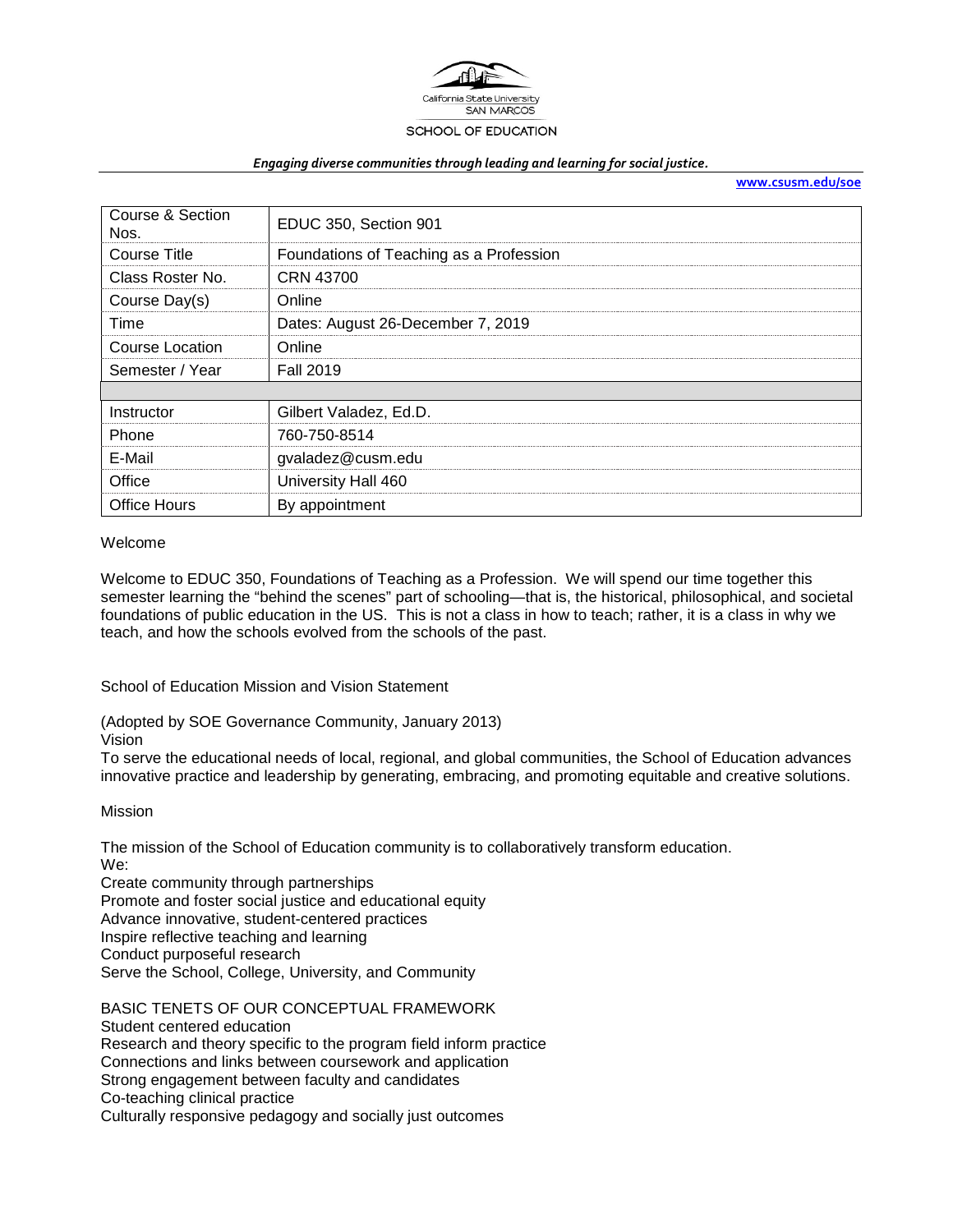# Table of Contents

| <b>Course Description</b>    |                |
|------------------------------|----------------|
| Error! Bookmark not defined. |                |
|                              | 3              |
|                              | 3              |
|                              |                |
| Error! Bookmark not defined. |                |
|                              |                |
| Error! Bookmark not defined. |                |
|                              | $\overline{4}$ |
|                              | 5              |
|                              | 6              |
|                              |                |
| Error! Bookmark not defined. |                |
|                              | 6              |
|                              | 6              |
|                              | 6              |
|                              | 6              |
|                              | 6              |
|                              | 7              |
|                              | 7              |
|                              | 7              |
|                              | 7              |
|                              | 7              |
|                              | 7              |
|                              | 8              |
|                              |                |
| Error! Bookmark not defined. |                |
| Assignments and grading:     |                |
|                              |                |
|                              |                |
|                              |                |
| 10                           |                |
| 11                           |                |
| 11                           |                |
| 11                           |                |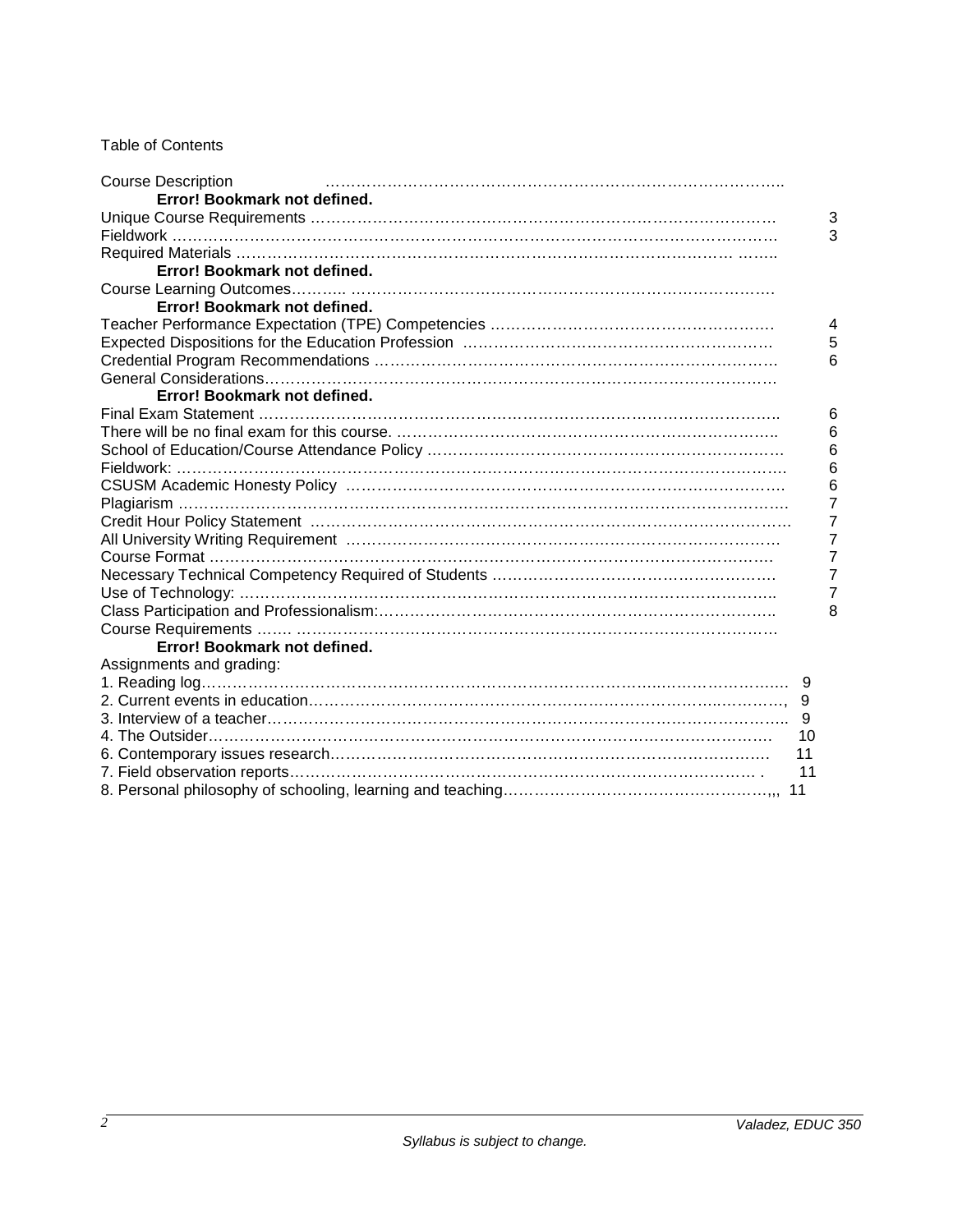### Course Description

Required for all credential candidates. An orientation to careers in K-12 education. Focuses on teaching and schooling from multiple perspectives, with an emphasis on current thinking and practices in public education in the U.S. Subjects from the sociological, philosophical, and historical foundations of education are addressed. Readings from the lives of teachers and interactions with local educators will assist students to understand the richness and the complexities of teaching as a career. Emphasizes the importance of education for all children in a diverse society. Intended for individuals interested in becoming teachers to understand the nature of formal education in the United States and to assess teaching as a career. Participation in fifteen (15) hours of supervised fieldwork assignments in K-12 classroom settings.

### Course Objectives

This course serves as an orientation to careers in elementary, middle and high school education. Upon completion of this course, teacher candidates should understand the nature of formalized education in the United States and be able to assess his or her interest in teaching as a career. By the end of the course the student will be able to develop an informed personal philosophy of teaching. Major topics include:

Understanding the roles of schools in society

Exploring philosophies and contemporary issues in education.

Assessing the roles of teachers in schools.

Understanding the qualifications and credentialing process for California teachers.

Understanding and appreciating the student as an individual.

Understanding factors affecting student achievement.

Understanding critical issues in curriculum and instruction.

Understanding infusion of special education in general education practices.

Understanding the laws that influence teaching responsibilities.

This course is a required pre-requisite for all applicants to CSUSM's K-12 credential programs.

#### Unique Course Requirements

Teacher education is a professional preparation program. It is expected that students will come to class prepared to discuss the readings, submit required assignments, and participate in class activities. The School of Education has identified six dispositions – social justice and equity, collaboration, critical thinking, professional ethics, reflective teaching and learning, and life-long learning—Students are expected to adhere to academic honesty and integrity, standards of dependability, confidentiality and writing achievement. Because it is important for teachers to be able to effectively communicate their ideas to students, parents, colleagues, and administrators, writing that is original, clear and error-free is a priority for the School of Education. It is expected that work will be turned in on time. Please discuss individual issues with the instructor. Points will be deducted if assignments are submitted late (10% penalty per day late; no credit will be awarded if the assignment is one week late).

#### Fieldwork

In addition to in-class work, assigned readings and projects, students will participate in 15 hours of supervised fieldwork assignments in a variety of public school settings. Details on the fieldwork are found on the Cougar Courses site. Documentation of these hours is required to receive a grade in EDUC 350. Cal State San Marcos students are expected to adhere to professional standards in their dress and behavior in the field. Required clearances (fingerprints, TB test) are the responsibility of the student. A letter of recommendation (usually from the classroom teacher where most of the fieldwork is done) is a requirement for admission to the Cal State San Marcos Teacher Credentialing programs.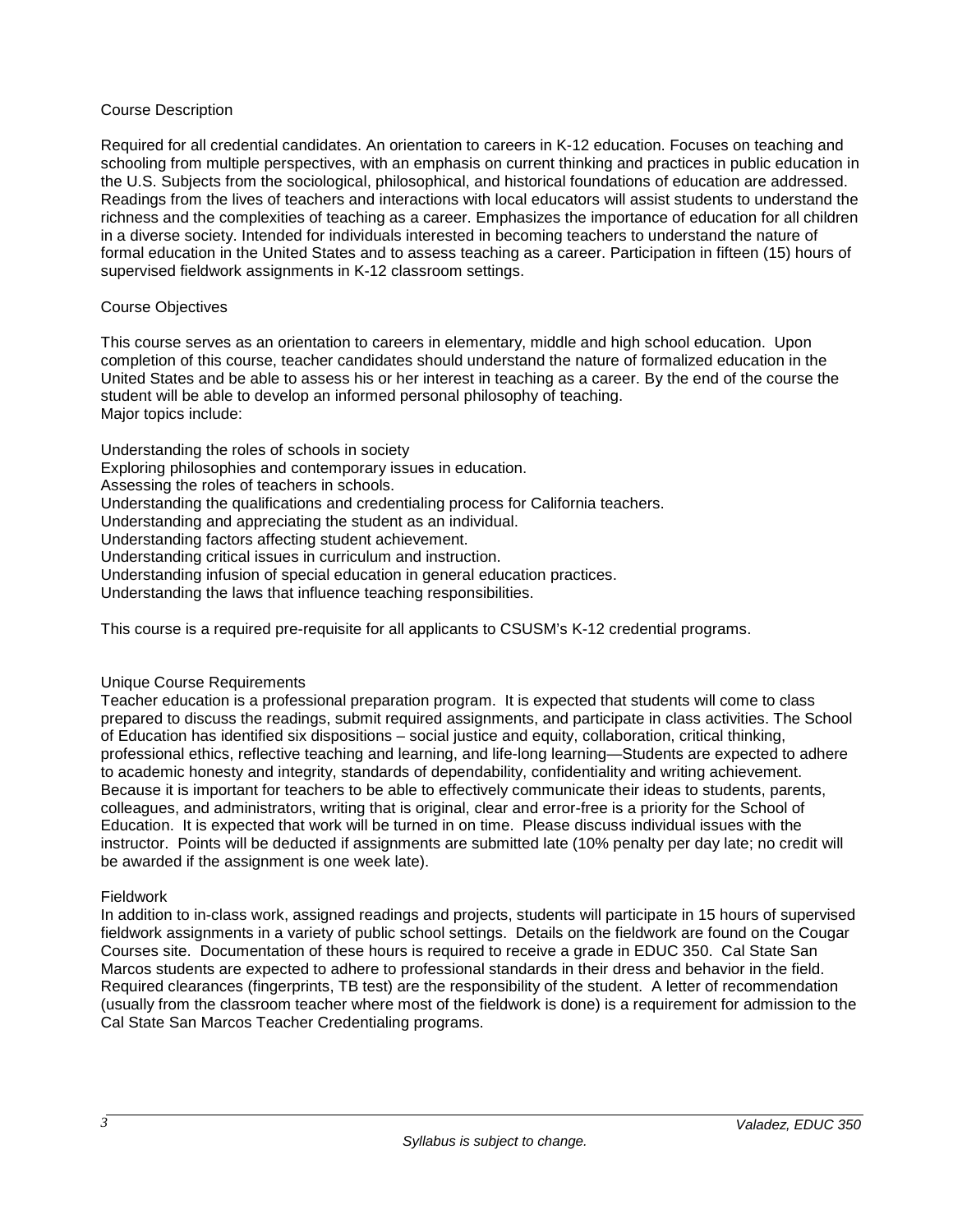### Required Materials

Sadker, David Miller and Zittleman, Karen. (2016). Teachers, Schools, and Society: A Brief Introduction to Education. (4th ed), McGraw Hill.

Available in CSUSM Bookstore in paperback or ebook: Paperback (ISBN 9780078110436). Prices range from \$80-200 depending on used/new and rent/buy. For the Connect Card to the ebook (ISBN 9781259413681), see bookstore for prices. Note: In this section of EDUC 350, you will not be required to use the textbook publisher's website. This textbook (paperback or ebook) is also available for purchase and rent in various online marketplaces.

Nieto, Sonia. (2015). Why We Teach Now. Teachers College Press. ISBN 9780807755877 (paperback); 9780807773611 (ebook). Available in CSUSM Bookstore: Prices range from \$13-33 depending on used/new and rent/buy. Also available for purchase in online marketplaces and via check-out in libraries.

Villa, R. A. and Thousand, J. S. (2005). Creating an Inclusive School (2nd ed.). Alexandria, VA: ISBN 0- 87120-251-4

### Course Learning Outcomes

Upon successful completion of this course, students will be able to understand the nature of formalized education in the United States and be able to assess his or her interest in teaching as a career.

#### Teacher Performance Expectation (TPE) Competencies

The course objectives, assignments, and assessments have been aligned with the CTC standards for a (Single Subject, Multiple Subject, Special Education, etc.) Credential. This course is designed to help teachers seeking a California teaching credential to develop the skills, knowledge, and attitudes necessary to assist schools and district in implementing effective programs for all students. The successful candidate will be able to merge theory and practice in order to realize a comprehensive and extensive educational program for all students. You will be required to formally address the following TPEs in this course:

TPE1. Engaging and Supporting All Students in Learning. Beginning teachers:

1.1 Apply knowledge of students, including their prior experiences, interests, and social-emotional learning needs, as well as their funds of knowledge and cultural, language, and socioeconomic backgrounds, to engage them in learning.

1.3 Connect subject matter to real-life contexts and provide active learning experiences to engage student interest, support student motivation, and allow students to extend their learning.

1.5 Promote students' critical and creative thinking and analysis through activities that provide opportunities for inquiry, problem solving, responding to and framing meaningful questions, and reflection.

1.6 Provide a supportive learning environment for students' first and/or second language acquisition by using research-based instructional approaches, including focused English Language Development, Specially Designed Academic Instruction in English (SDAIE), scaffolding across content areas, and structured English immersion, and demonstrate an understanding of the difference among students whose only instructional need is to acquire Standard English proficiency, students who may have an identified disability affecting their ability to acquire Standard English proficiency, and students who may have both a need to acquire Standard English proficiency and an identified disability.

1.8 Monitor student learning and adjust instruction while teaching so that students continue to be actively engaged in learning.

TPE 2: Creating and Maintaining Effective Environments for Student Learning. Beginning teachers: 2.1 Promote students' social-emotional growth, development, and individual responsibility using positive interventions and supports, restorative justice, and conflict resolution practices to foster a caring community where each student is treated fairly and respectfully by adults and peers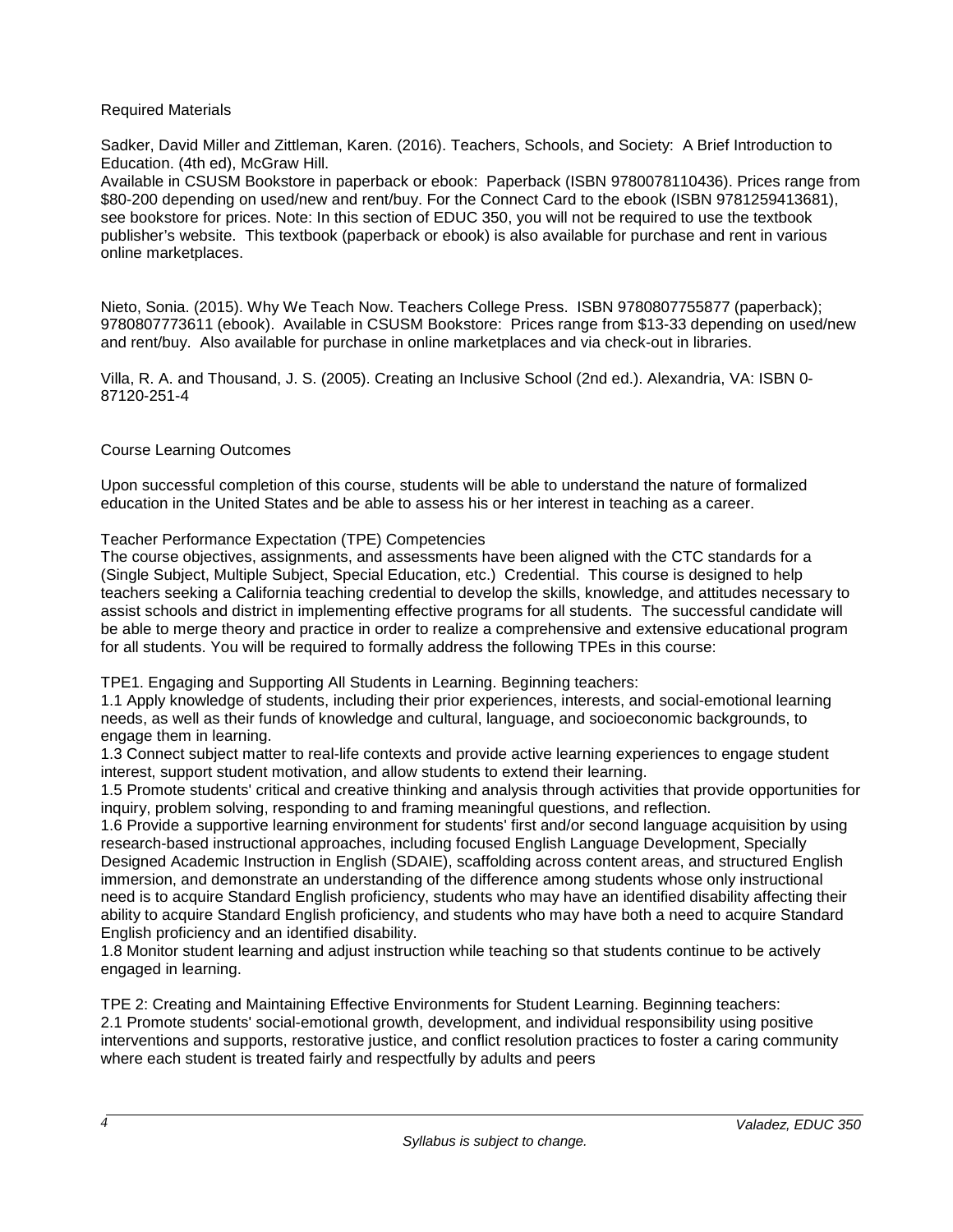2.2 Create learning environments (i.e., traditional, blended, and online) that promote productive student learning, encourage positive interactions among students, reflect diversity and multiple perspectives, and are culturally responsive.

2.3 Establish, maintain, and monitor inclusive learning environments that are physically, mentally, intellectually, and emotionally healthy and safe to enable all students to learn, and recognize and appropriately address instances of intolerance and harassment among students, such as bullying, racism, and sexism. 2.4 Know how to access resources to support students, including those who have experienced trauma, homelessness, foster care, incarceration, and/or are medically fragile.

2.6 Establish and maintain clear expectations for positive classroom behavior and for student-to-student and student-to-teacher interactions by communicating classroom behavior and for student-to-student and studentto-teacher interactions by communicating classroom routines, procedures, and norms to students and families.

TPE 3: Understanding and Organizing Subject Matter for Student Learning. Beginning teachers: 3.1 Demonstrate knowledge of subject matter, including the adopted California State Standards and curriculum frameworks.

3.7 Model and develop digital literacy by using technology to engage students and support their learning, and promote digital citizenship, including respecting copyright law, understanding fair use guidelines and the use of Creative Commons license, and maintaining Internet Security

TPE 4: Planning Instruction and Designing Learning Experiences for All Students. Beginning teachers: 4.1 Locate and apply information about students' current academic status, content- and standards-related learning needs and goals, assessment data, language proficiency status, and cultural background for both short-term and long-term instructional planning purposes.

TPE 6: Developing as a Professional Educator. Beginning teachers:

6.1 Reflect on their own teaching practice and level of subject matter and pedagogical knowledge to plan and implement instruction that can improve student learning.

6.2 Recognize their own values and implicit and explicit biases, the ways in which these values and implicit and explicit biases may positively and negatively affect teaching and learning, and work to mitigate any negative impact on the teaching and learning of students. They exhibit positive dispositions of caring, support, acceptance, and fairness toward all students and families, as well as toward their colleagues.

6.3 Establish professional learning goals and make progress to improve their practice by routinely engaging in communication and inquiry with colleagues.

6.5 Demonstrate professional responsibility for all aspects of student learning and classroom management, including responsibility for the learning outcomes of all students, along with appropriate concerns and policies regarding the privacy, health, and safety of students and families. Beginning teachers conduct themselves with integrity and model ethical conduct for themselves and others.

6.6 Understand and enact professional roles and responsibilities as mandated reporters and comply with all laws concerning professional responsibilities, professional conduct, and moral fitness, including the responsible use of social media and other digital platforms and Preliminary Multiple and Single Subject Credential Program Standards – Adopted December 2015 14 Teaching Performance Expectations (TPEs) – Adopted June 2016 tools.

6.7 Critically analyze how the context, structure, and history of public education in California affects and influences state, district, and school governance as well as state and local education finance.

# Expected Dispositions for the Education Profession

Education is a profession that has, at its core, certain dispositional attributes that must be acquired and developed. Teaching and working with learners of all ages requires not only specific content knowledge and pedagogical skills, but positive attitudes about multiple dimensions of the profession. The School of Education has identified six dispositions that must be evident in teacher candidates: social justice and equity, collaboration, critical thinking, professional ethics, reflective teaching and learning, and life-long learning. These dispositions have observable actions that will be assessed throughout the preparation program. For each dispositional element, there are three levels of performance - unacceptable, initial target, and advanced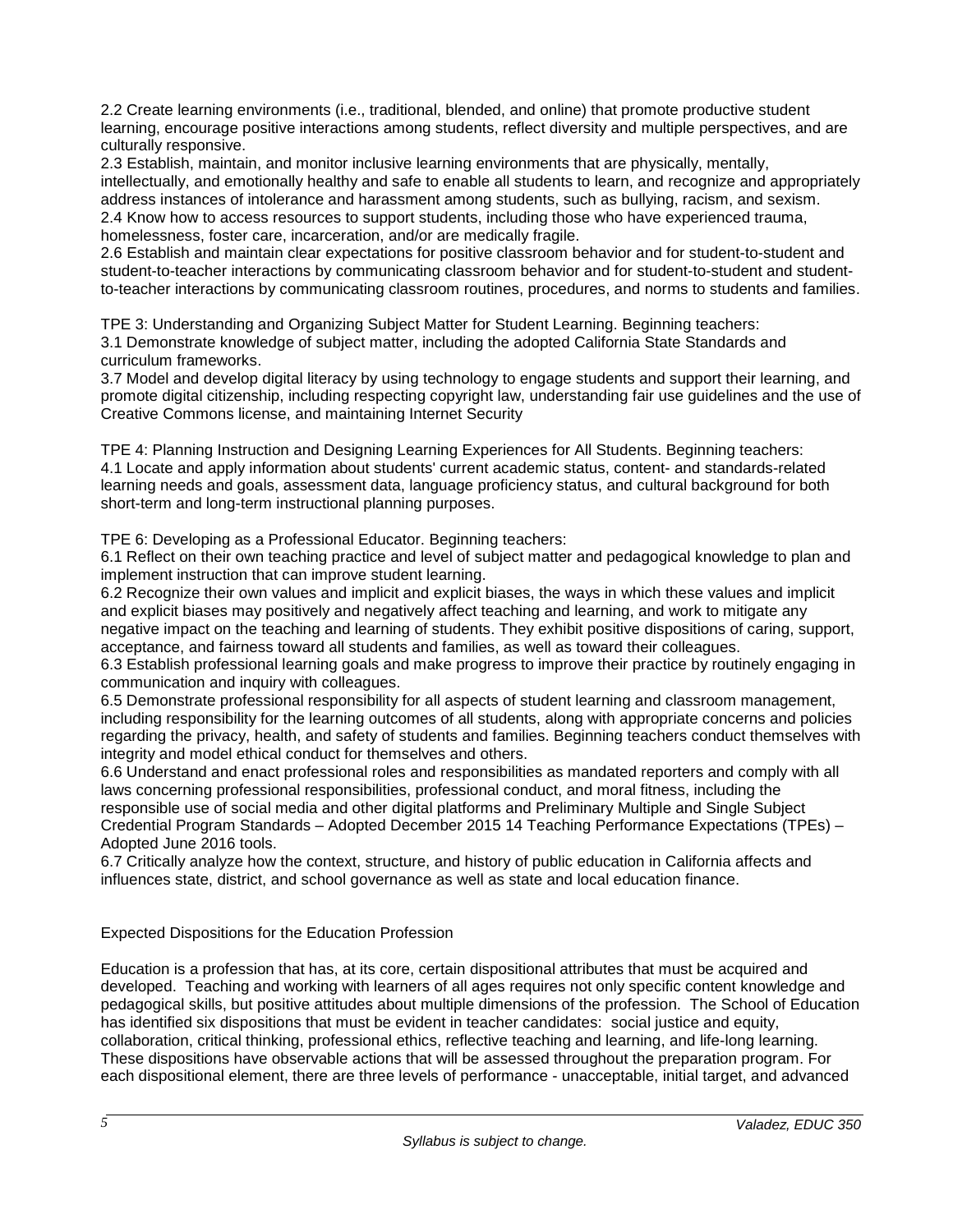target. The description and rubric for the three levels of performance offer measurable behaviors and examples.

The assessment is designed to provide candidates with ongoing feedback for their growth in professional dispositions and includes a self-assessment by the candidate. The dispositions and rubric are presented, explained and assessed in one or more designated courses in each program as well as in clinical practice. Based upon assessment feedback candidates will compose a reflection that becomes part of the candidate's Teaching Performance Expectation portfolio. Candidates are expected to meet the level of initial target during the program.

### Credential Program Recommendations

As one of several evaluation methods, EDUC 350 course instructors are asked for feedback concerning credential candidates who are applying for programs at Cal State San Marcos. Keep in mind that your professionalism and hard work in this class not only affect your course grade, but also indicate your readiness for a credential program.

#### General Considerations

Final Exam Statement

There will be no final exam for this course.

### School of Education/Course Attendance Policy

Due to the dynamic and interactive nature of courses in the School of Education, all students are expected to attend all classes and participate actively. Absences and late arrivals/early departures will affect the final grade. A minimum grade of C+ is required in EDUC 350 to qualify as prerequisite for admission to the Cal State San Marcos teacher credential program. SOE attendance policy states, "At a minimum, students must attend 80% of class time, or s/he may not receive a passing grade for the course at the discretion of the instructor. Individual instructors may adopt more stringent attendance requirements." Should students have extenuating circumstances, please contact the instructor as soon as possible.

This course is in preparation for your professional career. Therefore, punctuality is essential. Arrivals to or departures from class beyond 15 minutes will be considered an absence.

#### Fieldwork

In addition to in-class work, assigned readings and projects, students will participate in fifteen (15) hours of supervised fieldwork assignments in a variety of public school settings. Details on the fieldwork are found on the Cougar Courses site. Documentation of these hours is required to receive a grade in EDUC 350. Cal State San Marcos students are expected to adhere to professional standards in their dress and behavior in the field. Required clearances (fingerprints, TB test) are the responsibility of the student. A letter of recommendation (usually from a classroom teacher where some of the fieldwork is done) is a requirement for admission to the Cal State San Marcos Teacher Credentialing programs.

#### CSUSM Academic Honesty Policy

Students will be expected to adhere to standards of academic honesty and integrity, as outlined in the Student Academic Honesty Policy. All assignments must be original work, clear and error-free. All ideas/material that are borrowed from other sources must have appropriate references to the original sources. Any quoted material should give credit to the source and be punctuated accordingly.

#### Academic Honesty and Integrity

Students are responsible for honest completion and representation of their work. Your course catalog details the ethical standards and penalties for infractions. There will be zero tolerance for infractions. If you believe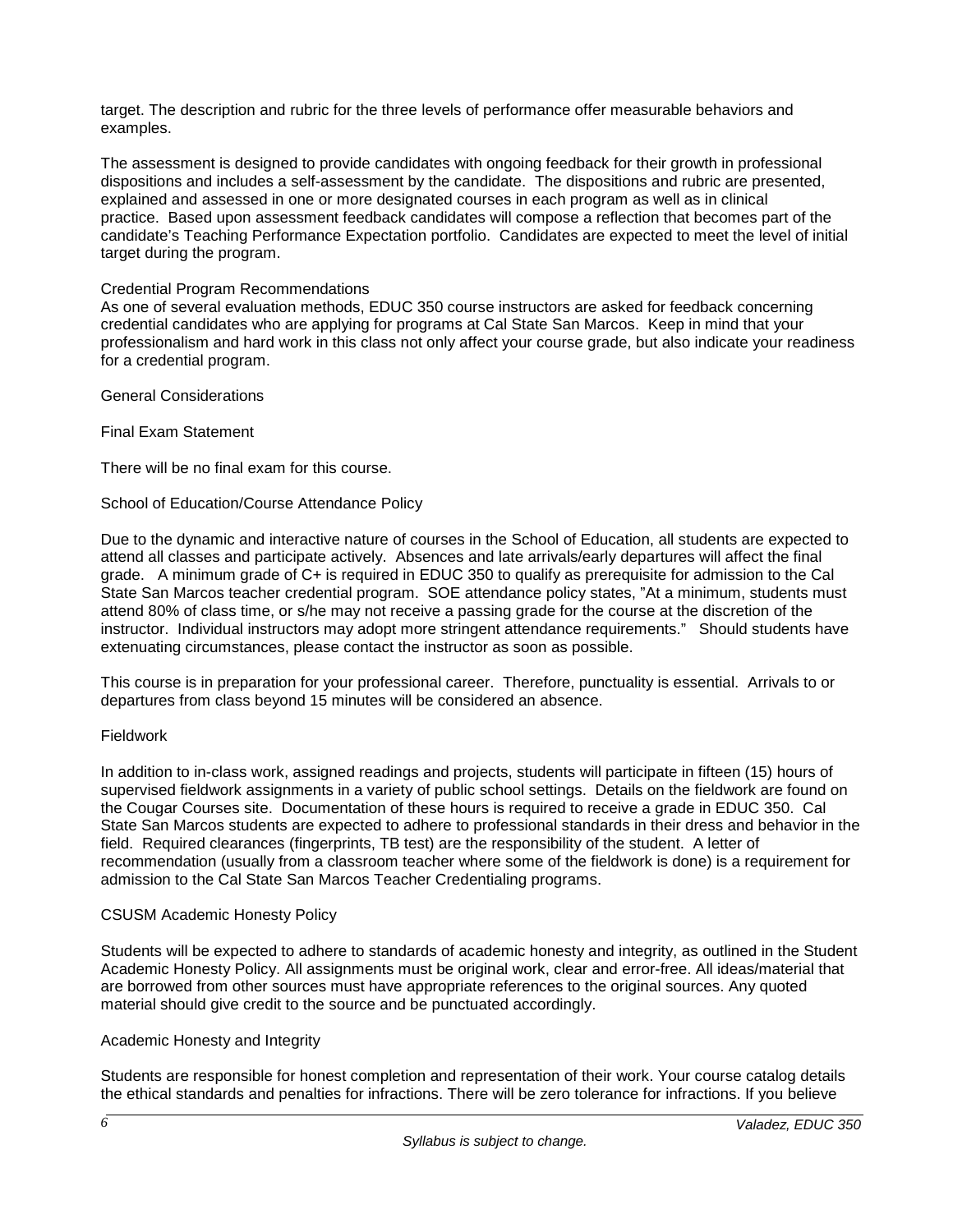there has been an infraction by someone in the class, please bring it to the instructor's attention. The instructor reserves the right to discipline any student for academic dishonesty, in accordance with the general rules and regulations of the university. Disciplinary action may include the lowering of grades and/or the assignment of a failing grade for an exam, assignment, or the class as a whole.

Incidents of Academic Dishonesty will be reported to the Dean of Students. Sanctions at the University level may include suspension or expulsion from the University.

Refer to the full Academic Honesty Policy at: [http://www.csusm.edu/policies/active/documents/Academic\\_Honesty\\_Policy.html](http://www.csusm.edu/policies/active/documents/Academic_Honesty_Policy.html)

### Plagiarism

As an educator, it is expected that each candidate (course participant) will do his/her own work, and contribute equally to group projects and processes. Plagiarism or cheating is unacceptable under any circumstances. If you are in doubt about whether your work is paraphrased or plagiarized see the Plagiarism Prevention for Students website [http://library.csusm.edu/plagiarism/index.html.](http://library.csusm.edu/plagiarism/index.html) If there are questions about academic honesty, please consult the University catalog.

### Students with Disabilities Requiring Reasonable Accommodations

Students with disabilities who require reasonable accommodations must seek approval for services by providing appropriate and recent documentation to the Office of Disability Support Services (DSS). This office is in Craven Hall 4300, contact by phone at [\(760\) 750-4905.](tel:(760)%20750-4905) Students authorized by DSS to receive reasonable accommodations should meet with their instructor during office hours or make an appointment.

### Credit Hour Policy Statement

### Per the University Credit Hour Policy:

Students are expected to spend a minimum of two hours outside of the classroom each week for each unit of credit engaged in learning. (Note that for courses with a "lecture" mode of instruction over an entire semester, each unit of credit corresponds to an 'hour' of class-time and two hours of student learning outside of class.)

#### All University Writing Requirement

Every course at the university must fulfill the university's writing requirement of at least 2,500 words. In EDUC 350, this is accomplished through the following written assignments: Reading Logs, Teacher Interview, The Outsider, and the Philosophy Paper

Course Format - Online

Necessary Technical Competency Required of Students

Course participants are expected to demonstrate competency in the use of various forms of technology (i.e. word processing, electronic mail, Cougar Courses, the Internet, and/or multimedia presentations). If you need any technical support, contact IITS Student Help Desk:<http://www.csusm.edu/sth/> (expand statement as needed)

Use of Technology:

Students are expected to demonstrate competency in the use of various forms of technology (i.e. word processing, electronic mail, Cougar Courses, use of the Internet, and/or multimedia presentations). Specific requirements for course assignments with regard to technology are at the discretion of the instructor. Keep a digital copy of all assignments for use in your teaching portfolio. All assignments will be submitted online. Details will be given in class (if applicable).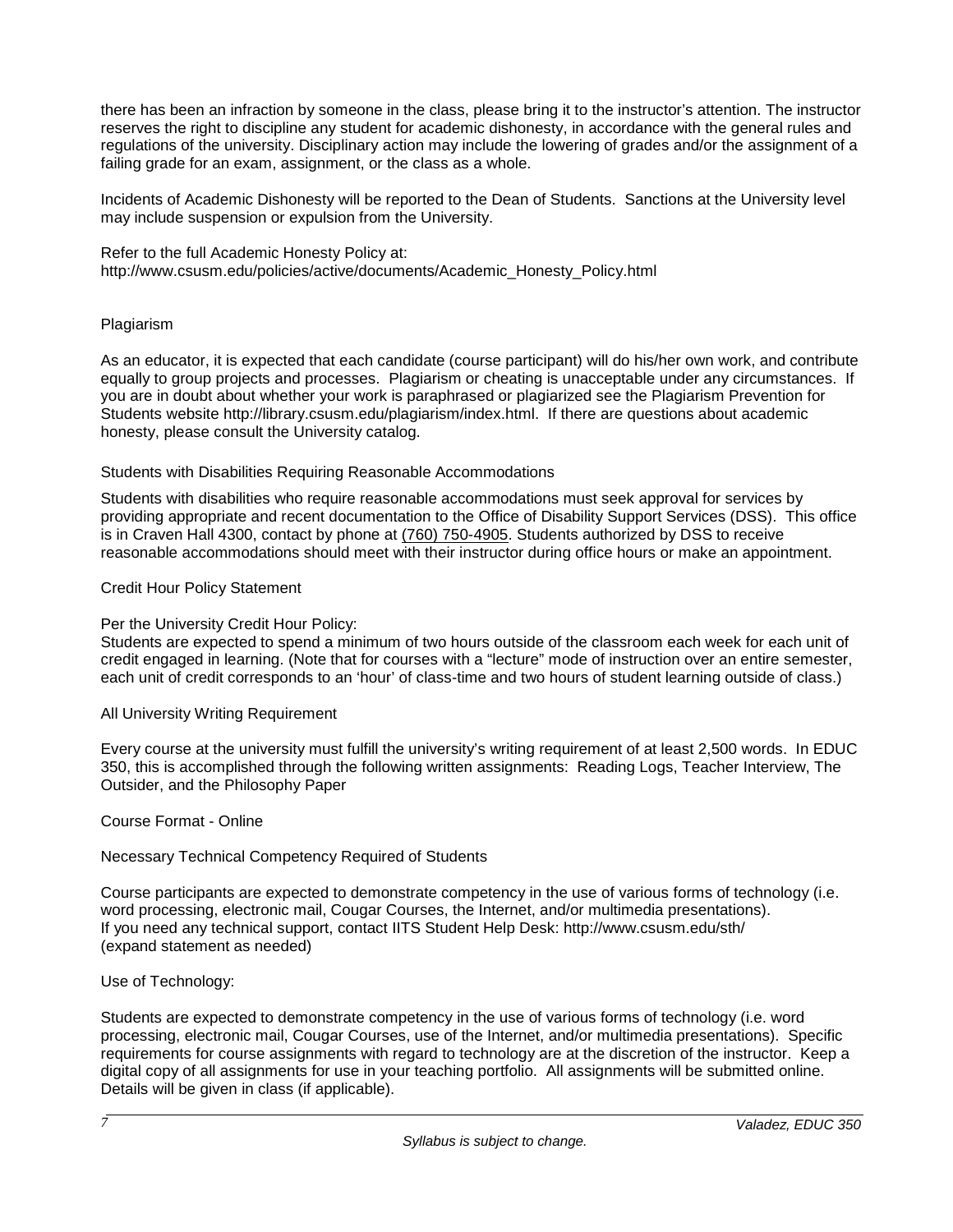### Electronic Communication Protocol

Electronic correspondence is a part of your professional interactions. If you need to contact the instructor, email is often the easiest way to do so. It is my intention to respond to all received emails in a timely manner. Please be reminded that email and online discussions are a very specific form of communication, with their own nuances and etiquette. For instance, electronic messages sent in all upper case (or lower case) letters, major typos, or slang, often communicate more than the sender originally intended. With that said, please be mindful of all email and online discussion messages you send to your colleagues, to faculty members in the School of Education, or to persons within the greater educational community. All electronic messages should be crafted with professionalism and care.

Things to consider:

Would I say in person what this electronic message specifically says? How could this message be misconstrued? Does this message represent my highest self? Am I sending this electronic message to avoid a face-to-face conversation?

In addition, if there is ever a concern with an electronic message sent to you, please talk with the author in person in order to correct any confusion.

Class Participation and Professionalism:

Students will engage in student-centered learning each class session and will be expected to actively participate. For each class, ask yourself the following questions:

Do you participate in class discussions productively, sharing your knowledge and understandings?

Do you interact productively with your peers, taking on a variety of roles (leader, follower, etc.)?

Do you contribute appropriately to group work—do you "do your share"?

Are you able to accept others' opinions?

Are you supportive of others' ideas?

Do you support your peers during their presentations?

Can you monitor and adjust your participation to allow for others' ideas as well as your own to be heard?

# Course Requirements

Teacher education is a professional preparation program. It is expected that students will come to class prepared to discuss the readings, submit required assignments, and participate in class activities. Students are expected to adhere to academic honesty and integrity, standards of dependability, confidentiality and writing achievement. Because it is important for teachers to be able to effectively communicate their ideas to students, parents, colleagues, and administrators, writing that is original, clear and error-free is a priority for the School of Education. It is expected that work will be turned in on time. Please discuss individual issues with the instructor. Points will be deducted if assignments are submitted late (10% penalty per day late; no credit will be awarded if the assignment is one week late).

1. Reading logs 10 points

The reading log provides an opportunity to reflect on learning about teaching through the assigned readings for each week. In the reading log, do not summarize. Instead, respond to the readings: agree, disagree, note specific ideas, etc. Entries should be 1 paragraph in length. Log entries for the Monday/Wednesday class must be submitted via the course Cougar Course.

Also, keep the syllabus schedule as the entries are not assigned in a chronological order.

2. Interview of a teacher 5 points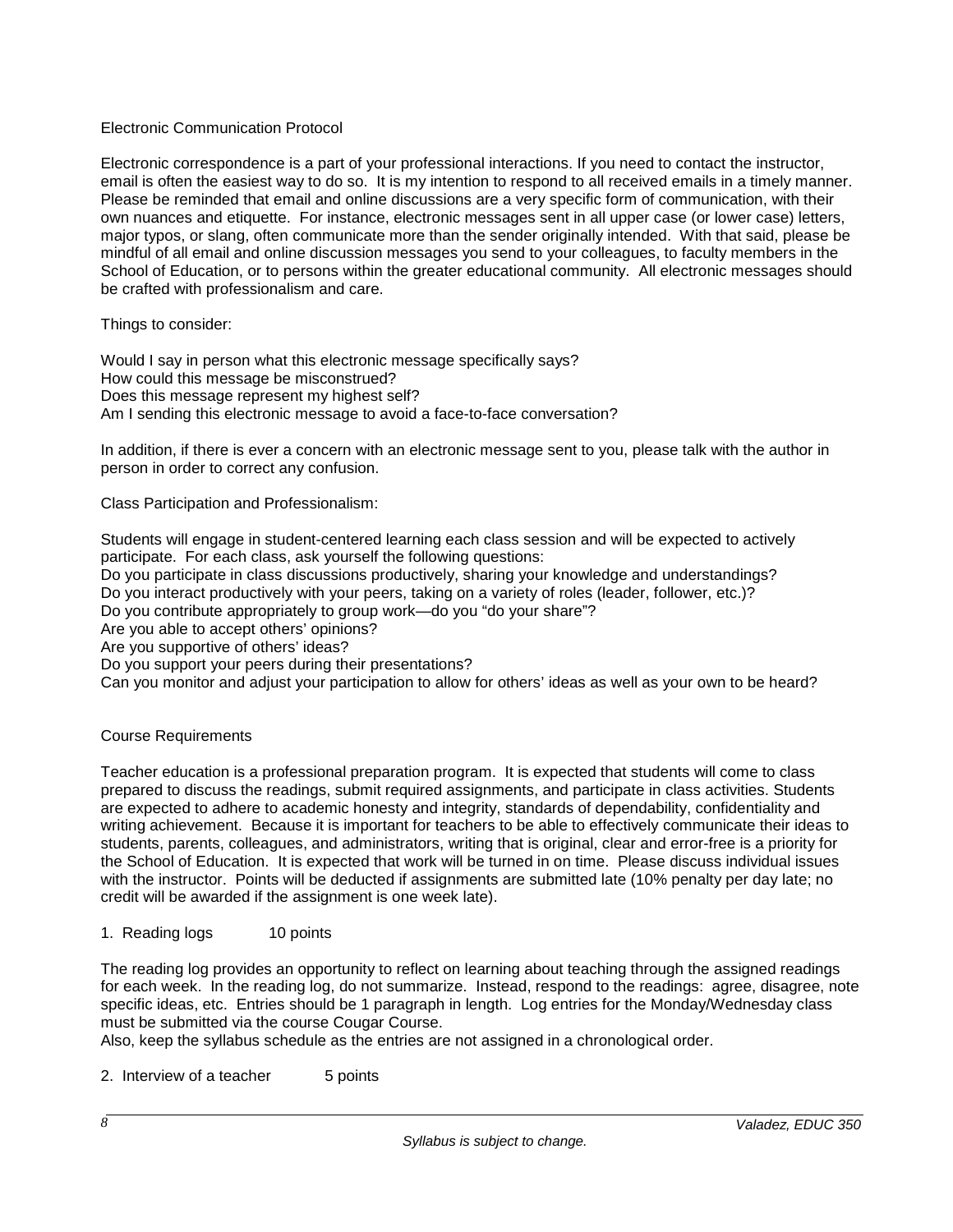This assignment will require you to interview a teacher in the field. The objective of this assignment is that you will interview a practicing or retired public school teacher to write up a story of practice. The steps for this assignment are as follows:

One: Find a teacher to interview. You may interview a retired teacher. Please interview a teacher who works or has worked for the public schools in the United States.

Two: Interview your teacher. Ask the following questions:

Why did you become a teacher?

What is the most significant lesson you have learned about teaching?

Do you have a story of your teacher practice that you believe is a powerful example of the importance of teaching?

What do you think is the most significant issue facing new teachers in today's society?

What advice would you give to a person starting out in the field of education?

Note: If you have a personal question you would like to ask, feel free to include it in your interview.

Three: Write up you findings. You can format your report as a story of practice, or as an essay. The paper should be 3-5 pages. Note: titles do not count as text. In your write up please include a brief description of your teacher (use a pseudonym). Include in the biography the positions taught by your teacher, education, years of teaching experience, and your analysis of your interview with respect to how the interview illustrates concepts and ideals from the course.

Four: Once you have finished the report submit the document on the date due. Check the Assignments link to find out the due date.

Exemplary papers are characterized by:

Completeness of description of the teacher's experiences and views Explanation of how the teacher interview relates to your thinking about teaching Integration of coursework (readings + discussions) into the analysis Correct grammar, syntax, and spelling

3. Inclusion paper (The outsider) 5 points

Many students with special needs come to view themselves as outsiders because they are labeled as different from the typical student. But most of us experienced some sense of being an outsider during our K-12 years. After reading chapters 1-3 in Creating an Inclusive School write a reflective essay (4-5 pages, double spaced) wherein you comment on your own (or a friend's) school experience that caused you to feel like an outsider. Reasons could include differences due to gender, religion, looks, beliefs/interests, family situation, academic ability, etc. Make at least 1 specific connection to the VT text and one connection to any video, chapter, or lecture in the course. Consider the following questions:

What personal characteristics fostered your or your friend's feeling of being different? How did you react and cope with the situation? Did you share your experience with any teachers? Did any teachers assist you? What could school staff, parents or friends have done to help? In what ways did this experience change you? What did you "learn" from this experience? How might this experience make you a more sensitive teacher?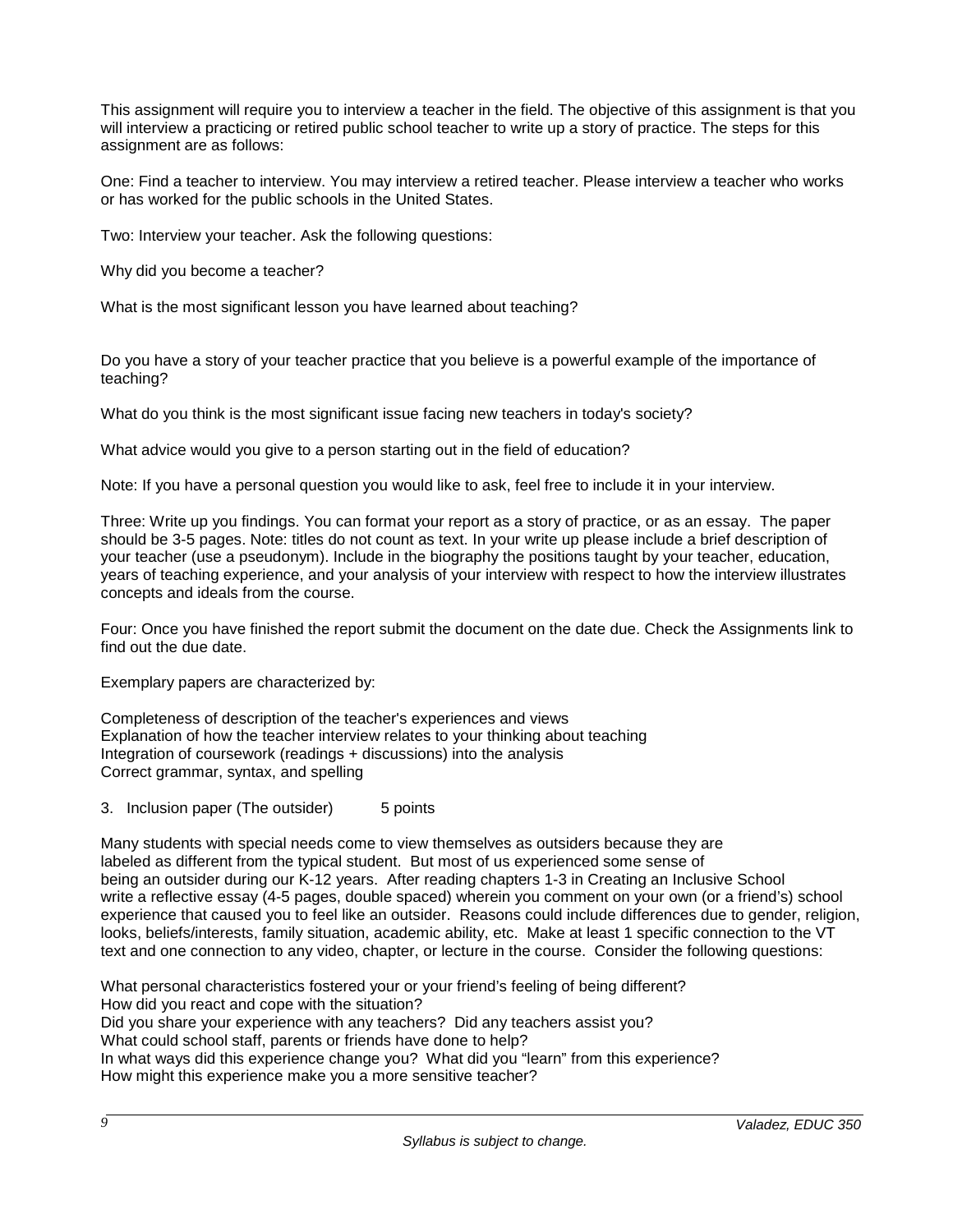4. Classroom observation reports 5 points

Using the classroom observation instrument provided in class, complete 15 hours of classroom observations in your field sites.

5. Contemporary issues research 10 points

Choose one issue that interests you (from the topics given to you by the instructor) to create and upload for your classmates. Research the issue and prepare an online presentation to share in class. The report should describe and analyze the issue. Presentations to the class will be place in Module 10. When you present you will also provide a one-page summary and a resource list. Each presenter must submit the one-page summary to the Cougar Course site to receive credit for this assignment. You will be provided directions for how to submit and present your projects online in the Cougar course shell.

6. Personal philosophy of schooling, learning and teaching 10 points

You will write a 4-5 long page paper describing your philosophy of schooling, learning and teaching. Write a 4- 5-page paper (double-spaced) that explains your personal philosophy of schooling, learning and teaching. You paper will be down graded if you do not write full pages or use titles as filler. Follow the template below, and self-assess before you turn in the paper. Note: You do not need to write up and submit your selfassessment into the course shell. Use the assessment as a guide to complete your work.

#### Paper Introduction

Name your philosophy (or combination of philosophies) as described by Sadker. Explain why you are attracted to this philosophical stance. Is it due to your own schooling and/or background, what you've seen in schools since your own school days, the influence of particular persons, texts, other experiences with children/youth, etc.? Describe the level of schooling and subject field(s) you hope to teach.

Nature of schooling

Describe what you believe is the purpose of schooling in a democracy.

How will you as a teacher help achieve these purposes?

Give 1-2 examples of how this will look in your classroom/career.

Nature of the learner

Describe what you believe is the nature of the learner.

What are your thoughts about the students you will teach? What do they need from a teacher? Give 1-2 examples of how this will look in your classroom.

Nature of the teaching/learning process

Describe what you believe is the nature of the teaching/learning process?.

What do you believe counts as knowledge and how should it be presented?

How will you as a teacher use subject matter and other experiences to guide students toward meaningful learning activities?

Give 1-2 examples of how this will look in your classroom.

Teacher dispositions and actions

Describe what behavior (disposition/attitude & actions) you will exhibit in order to carry

out your philosophical position.

Give 1-2 examples of how this will look in your career.

Conclusion

Recap your philosophy.

What are your outstanding questions/concerns/thoughts about becoming a teacher?

Criteria for Self- Assessment of Philosophy Paper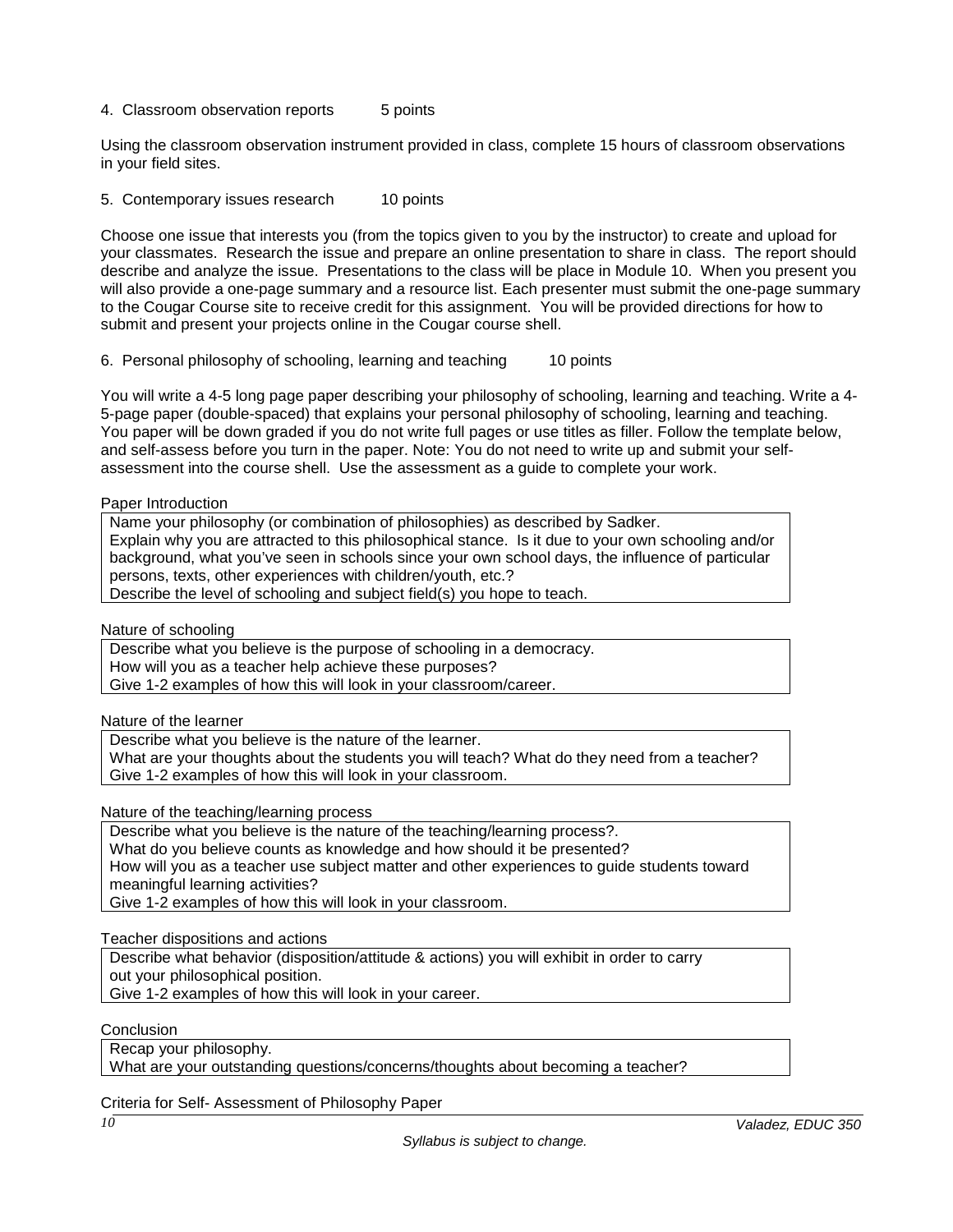Be sure to self-assess using the following criteria. Submit the self-assessment with your final draft of your philosophy paper (at least one "beefy" paragraph). These are the criteria that will be used to evaluate your philosophy paper.

Exemplary papers have the following characteristics:

Ideas: The paper is clear and focused. It holds the reader's attention. Relevant information and details enrich the central theme. Ideas are supported by research, practical knowledge and experience. Conclusions show insight.

Organization: The organizational structure enhances and showcases the central idea or theme of the paper. An inviting introduction draws the reader in; a satisfying conclusion leaves the reader with a sense of closure and resolution. Sequencing is logical and effective. Thoughtful transitions tie parts together. The paper flows so smoothly, the reader hardly thinks about it.

Connections: The paper includes multiple references to EDUC 350 class experiences (specific text selections, class discussions, fieldwork observations, assignments, current events, etc.).

Voice: The writer of this paper speaks directly to the reader in a manner that is individual, compelling, engaging, and has personality.

Sentence Fluency: The writing has an easy flow. Sentences enhance the meaning. Sentences vary in length and structure. The piece has purposeful and varied sentence beginnings.

#### 7. Quizzes 18 points

You are to complete 9 quizzes in this course. Each quiz is worth two points and will be graded electronically

### 8. Forums 10 points

You will be graded for your participation in the online forums. To complete your forum you will type in your response to the question or activity posted in the Discussion forum section. Make sure you type in at least a paragraph. Thoughtfulness is important in your posting as your comments will be read by your classmates and the instructor.

#### 9. Video response grids 12 points

You will complete four video response grids for this course. After viewing a video in one of the course shell modules, you will complete a response grid. The grids are provided in each module where you will view a video. To complete these grids you will first viewed the assigned video, download the response form, fill out the form by answering the questions on the form, and then upload the finished grid on the link provide in the module. You can type directly into the response grids. Directions for completing the response grids are located in the Cougar course shell. The following is a list of the response grids and the point value for each you will complete in this course:

 First year teacher response grid- 4 pts. Feather in the Storm video response grid-2 pts. Stories of practice grid-2 pts. Fat City (How Difficult Can This Be?) video response grid-4 pts.

#### 11. Module activities 12 points

You will complete two module activities in this course. The directions for completing each of these activities are located in the Cougar course shell. Follow the directions provided in the pertinent modules for each of these required activates. The following is a list of the module activities and the point value for each you will complete in this course:

 Miss Nelson taxonomy grid- 6 pts.. Synectics analogies grid- 6 pts.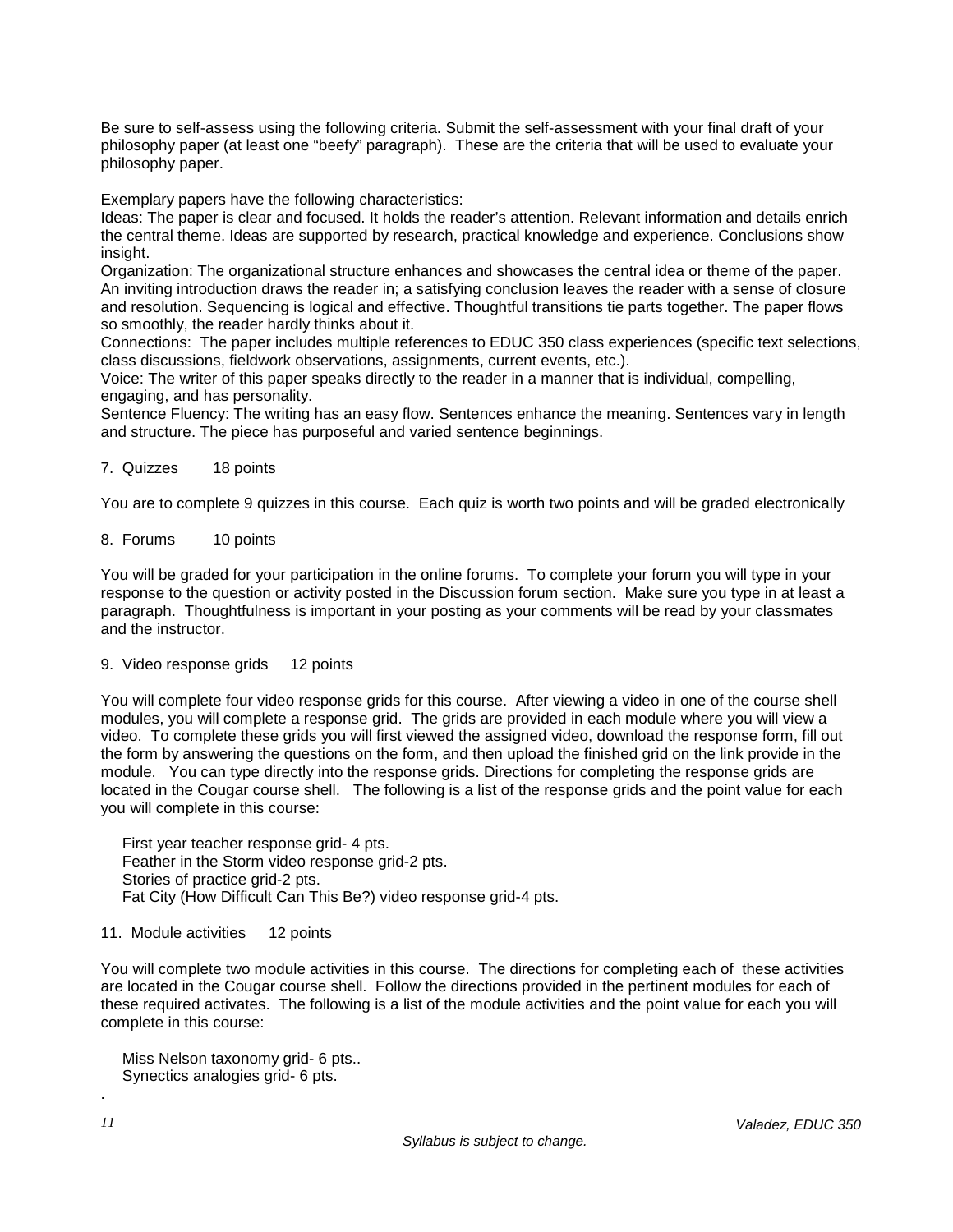# Grading Scale

Grades will be determined by the total number of points earned (100 points possible):

 $A = 93-100$ ,  $A = 90-92$ ,  $B = 87-89$ ,  $B = 83-86$ ,  $B = 80-82$ ,  $C = 77-79$ ,  $C = 73-71$ ,  $C = 70-72$ ,  $D = 60-69$ , F  $= 0 - 59$ 

Schedule as of 01/22/19

Schedule is subject to change at the discretion of the instructor. The start times in the syllabus are suggested times. Due dates for each assignment within a module are in the course shell.

| Module | Topic                      | Reading log due on date of class                | Assignments                        |
|--------|----------------------------|-------------------------------------------------|------------------------------------|
| One    | Course                     | What are the expectations for this class and    | Upload your photo into the         |
| Start- | introduction and           | what are the central themes that will be        | discussion forum: Classroom        |
| Aug 26 | the goals of               | covered this semester?                          | introductions. Introduce yourself  |
|        | education                  | What are the expectations for the field work    | to the class by answering the      |
|        |                            | components of this class?                       | questions:                         |
|        |                            | What are the expectations of the final          |                                    |
|        |                            | presentation of this class?                     | What is your name?                 |
|        |                            | What are the three levels of public schooling?  | What do expect to learning from    |
|        |                            | How will I navigate through this course?        | this course?                       |
|        |                            | What is the difference between education and    | Tell us the name of your favorite  |
|        |                            | schooling?                                      | ice cream flavor.                  |
|        |                            | What are the goals of education in our          | Write out a description of what it |
|        |                            | republic?                                       | means to be an educated person     |
|        |                            | What are the varieties of curriculum in today's | and what it means to be a          |
|        |                            | schools?                                        | person that has only been          |
|        |                            | What is the hidden curriculum and how does it   | schooled.                          |
|        |                            | impact day-to-day teaching and learning?        |                                    |
|        |                            | What counts as knowledge and whose              | Submit reading log 9.              |
|        |                            | knowledge is most valued in schools?            | Complete the curriculum quiz.      |
|        |                            |                                                 | Submit the video response sheet    |
|        |                            | Preparation for this module:                    | for Feather in the Storm.          |
|        |                            | Read and study the directions for module 1      |                                    |
|        |                            | and the overview of module elements.            | Refer to the Cougar Course shell   |
|        |                            | Read the two articles in the module.            | for the due dates of these         |
|        |                            | Review the directions for the field work and    | assignments. Due dates for         |
|        |                            | class presentations.                            | assignments vary, so make sure     |
|        |                            | Read the article about setting goals- just for  | you are on task during the         |
|        |                            | funzies!                                        | semester.                          |
|        |                            | Read and study the lecture notes for the        |                                    |
|        |                            | Goals of Education article and the hidden       |                                    |
|        |                            | curriculum.                                     |                                    |
|        |                            | Read the the Goals of Education article.        |                                    |
|        |                            | Read and study the article of curriculum        |                                    |
|        |                            | types.                                          |                                    |
|        |                            | Watch the video, Feathers in the Storm.         |                                    |
|        |                            | Download the video response sheet for           |                                    |
|        |                            | Feather in the Storm.                           |                                    |
| Two    | Topic two-                 | What are the mechanics of obtaining a           | Submit reading log 1.              |
| Start- | Becoming a                 | credential?                                     | <b>Complete the Credential</b>     |
| Sep 2  | teacher and                | Is teaching a real profession?                  | program quiz.                      |
|        | <b>Stories of Practice</b> | What does becoming a teacher entail?            | Upload and complete the            |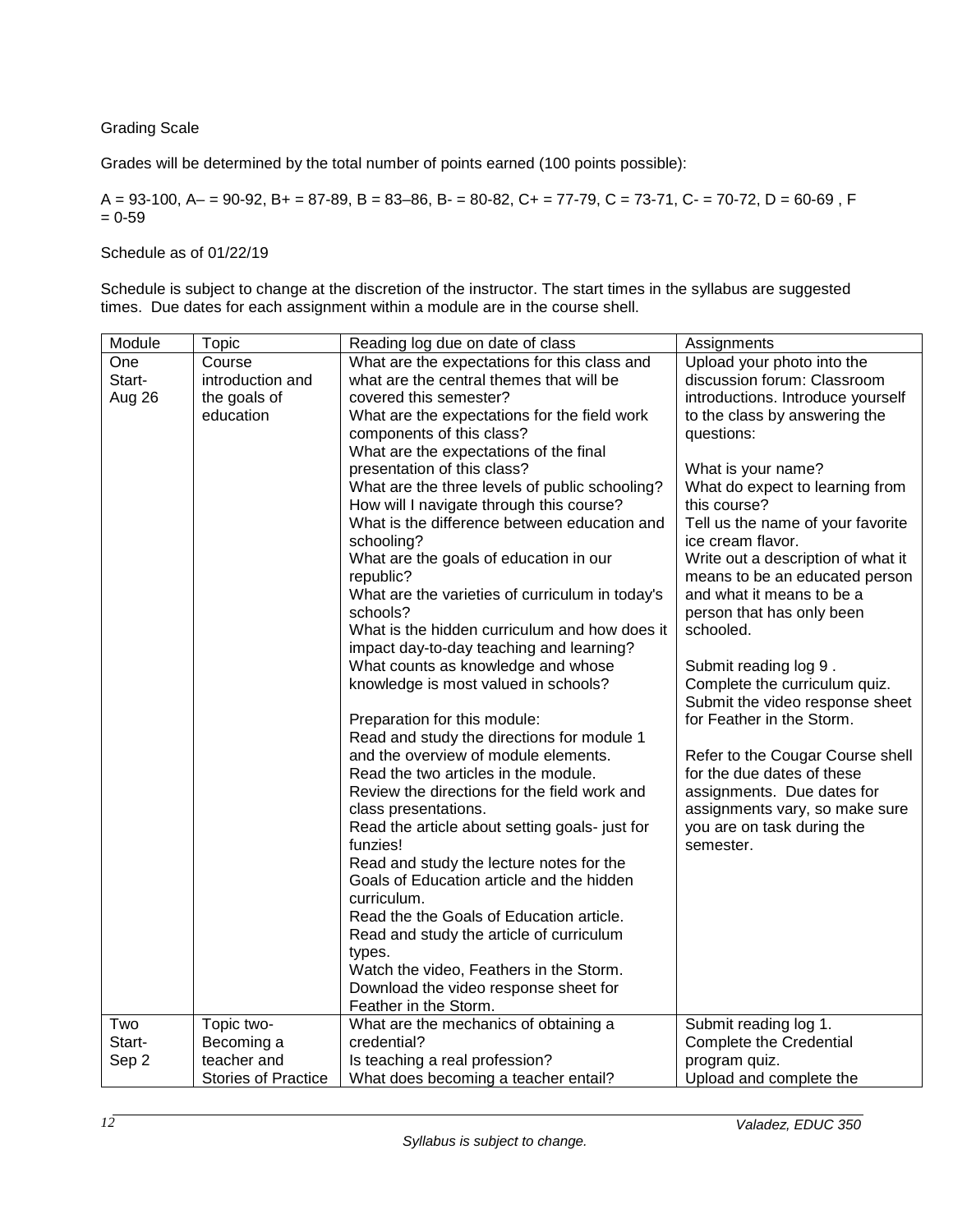|                                 |                                                                            | What are my assumptions about the teaching<br>profession?<br>How do teachers relate their stories of<br>teaching practice?<br>What is the significance of a story of teaching<br>practice?<br>What the essential elements of a teaching<br>story of practice?<br>How do the essential elements of story of<br>teaching practice?<br>How will I conduct a teacher interview?<br>Preparation for this module:<br>Read the directions and lecture notes:<br>Becoming a teacher and The First Year.<br>Read the article, Perfect Day.<br>Read the assigned chapter for Reading log 1.<br>Review the PBS web link that accompanies,<br>The First Year.<br>Watch the video, The First Year.<br>Read the directions and lecture notes: Stories<br>of Practice.<br>View the four media site videos: Introduction<br>to Stories of Practice, Percy Pie, The Drop of<br>Water that Swallowed the Sea, and, Robert<br>Sparrow.<br>Read the assignment guidelines for the<br>teacher interview assignment to prepare you<br>for work in the field. | response grid for The First Year<br>video.<br>Submit reading log 8.<br>Complete and upload the<br>reflection grid for Stories of<br>Practice.<br>Contribute to this sessions<br>discussion forum: On becoming<br>a teacher.<br>Refer to the Cougar Course shell<br>for the due dates of the<br>assignments. Due dates for<br>assignment svary, so make sure<br>you are on task during the<br>semester. |
|---------------------------------|----------------------------------------------------------------------------|----------------------------------------------------------------------------------------------------------------------------------------------------------------------------------------------------------------------------------------------------------------------------------------------------------------------------------------------------------------------------------------------------------------------------------------------------------------------------------------------------------------------------------------------------------------------------------------------------------------------------------------------------------------------------------------------------------------------------------------------------------------------------------------------------------------------------------------------------------------------------------------------------------------------------------------------------------------------------------------------------------------------------------------|--------------------------------------------------------------------------------------------------------------------------------------------------------------------------------------------------------------------------------------------------------------------------------------------------------------------------------------------------------------------------------------------------------|
| <b>Three</b><br>Start-<br>Sep 9 | Topic three-<br>Inclusive<br>education and the<br>special needs<br>student | What is education for inclusion?<br>What are the elements of an inclusive<br>classroom?<br>What are the 13 handicapping conditions?<br>What are the challenges facing individuals<br>living with autism?<br>Preparation for this module:<br>Read log 7.<br>View both Fat City and In my language<br>videos.<br>Read and study the 13 Handicapping<br>conditions web page.<br>Review the Special education web links.                                                                                                                                                                                                                                                                                                                                                                                                                                                                                                                                                                                                                   | Submit reading log 7.<br>Submit Fat city (How Difficult<br>Can this Be?) response sheet.<br>Take the 13 Handicapping<br>conditions quiz.<br>Contribute to this week's<br>discussion forum: In my<br>language.<br>Refer to the Cougar Course shell<br>for the due dates of the<br>assignments. Due dates for<br>assignments vary, so make sure<br>you are on task during the<br>semester.               |
| Four<br>Start-<br>Sep 30        | Ethics in<br>education and<br>Miss Nelson is<br>Missing- a case<br>study   | In what ways is teaching a profession?<br>What are the basic ethical standards of the<br>teaching profession?<br>How can I evaluate a teacher's ethical<br>behavior?<br>What are my own ethical standards and how<br>will I address ethical standards of the teaching<br>profession?<br>Preparation for this module:<br>Read the directions and all lecture notes for<br>this module.<br>Study the NEA Code of Ethics.                                                                                                                                                                                                                                                                                                                                                                                                                                                                                                                                                                                                                 | Submit reading log 6.<br>Complete the Ethics quiz.<br>Upload and complete final report<br>for Miss Nelson is Missing.<br>Refer to the Cougar Course shell<br>for the due dates of the<br>assignments. Due dates for<br>assignments vary, so make sure<br>you are on task during the<br>semester.                                                                                                       |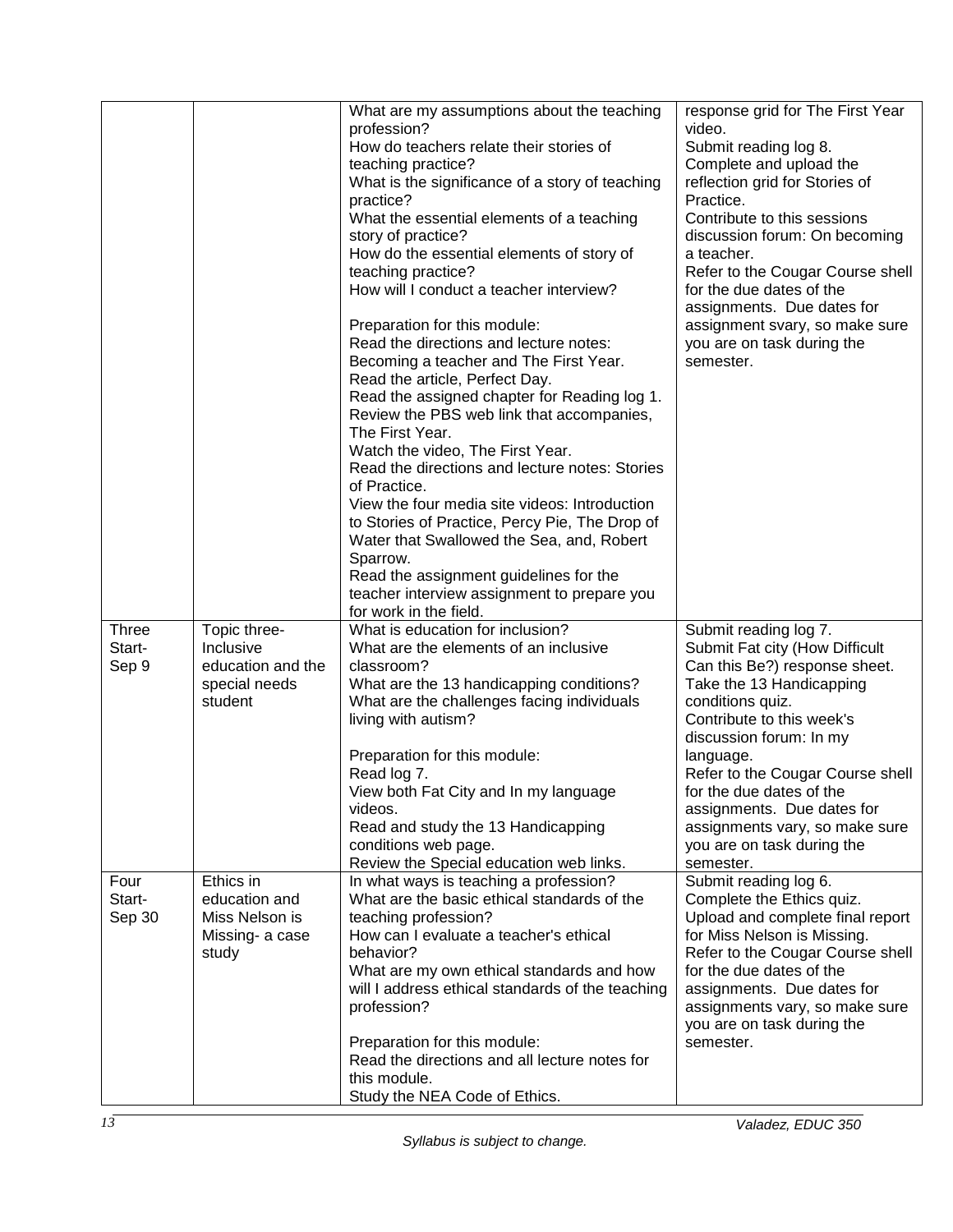|                                |                                                                                                    | Take the Ethic quiz.<br>Review and upload the brainstorming and<br>final report formats related to this module.                                                                                                                                                                                                                                                                                                                                                                                                                                                                                                                                                                                                         |                                                                                                                                                                                                                                                                                                                                                                                                                                                                                 |
|--------------------------------|----------------------------------------------------------------------------------------------------|-------------------------------------------------------------------------------------------------------------------------------------------------------------------------------------------------------------------------------------------------------------------------------------------------------------------------------------------------------------------------------------------------------------------------------------------------------------------------------------------------------------------------------------------------------------------------------------------------------------------------------------------------------------------------------------------------------------------------|---------------------------------------------------------------------------------------------------------------------------------------------------------------------------------------------------------------------------------------------------------------------------------------------------------------------------------------------------------------------------------------------------------------------------------------------------------------------------------|
| Five<br>Start-<br>Oct 14       | Bloom's<br>taxonomy,<br>Gardner's multiple<br>intelligences, and<br>Maslow's<br>hierarchy of needs | What is Bloom's taxonomy and what is it's<br>significance to education?<br>What are Gardner's multiple intelligences and<br>how are they significant to education?<br>What are Maslow's hierarchy of needs and<br>how to do they impact teaching and learning?<br>What is the role of educational theory and<br>pedagogy?<br>Preparation for this module:<br>Read the directions and lecture notes:<br>Bloom's Taxonomy, Gardner's Multiple<br>Intelligences, and Maslow's Hierarchy of<br>Needs.<br>Read and study each web link and study                                                                                                                                                                             | Submit reading log 4.<br>Complete the quizzes: Bloom's<br>Taxonomy and Gardner and<br>Maslow review<br>Complete and upload Miss<br>Nelson is Missing taxonomy grid<br>assignment.<br>Refer to the Cougar Course shell<br>for the due dates of the<br>assignments. Due dates for<br>assignments vary, so make sure<br>you are on task during the<br>semester.                                                                                                                    |
| <b>Six</b><br>Start-<br>Oct 28 | Topic six- Best<br>practices in<br>today's<br>classrooms.                                          | What is the notion of best practice?<br>How are theory, educational research, and<br>practice related to best teaching practices in<br>today's classrooms?<br>What examples of best practice should I look<br>for while during my field observations?<br>Preparation for this module:<br>Read the assigned chapter for Reading log 2<br>and the NEA best practice brief.                                                                                                                                                                                                                                                                                                                                                | Submit reading log 2.<br>Take the NEA Best practice brief<br>quiz.<br>Submit your presentation into<br>the discussion forum.<br>Submit your presentation to the<br>instructor in the link provided.<br>Contribute to the discussion<br>forum. Respond only the people<br>in your presentation group.<br>Refer to the Cougar Course shell<br>for the due dates of the<br>assignments. Due dates for<br>assignments vary, so make sure<br>you are on task during the<br>semester. |
| Seven<br>Start-<br>Nov 4       | The immigrant<br>student and<br>bilingual education                                                | What are some of the basics concerning<br>bilingual education?<br>What does the term SDAIE mean and why is<br>it important?<br>What are some of the issues facing immigrant<br>children?<br>What is culture shock?<br>How does culture shock affect immigrant<br>students?<br>Preparation for this module:<br>Read the assigned chapter for Reading log 5.<br>Read and Study the lecture notes and articles<br>provided in the module: Immigrant children<br>and education fact sheet, both Culture<br>Shock articles, English Only article from the<br>L.A. Times, The Gardeners' Story, and the<br>Specially Designed Academic Instruction in<br>English (SDAIE) definition.<br>View the module videos: Why bilingual | Submit reading log 5.<br>Submit the Inclusion paper (The<br>outsider)<br>Take the Module 7 quiz.<br>Note: Take time to study the<br>requirements for the philosophy<br>paper outlined in the syllabus.<br>Refer to the Cougar Course shell<br>for the due dates of the<br>assignments. Due dates for<br>assignments vary, so make sure<br>you are on task during the<br>semester.                                                                                               |